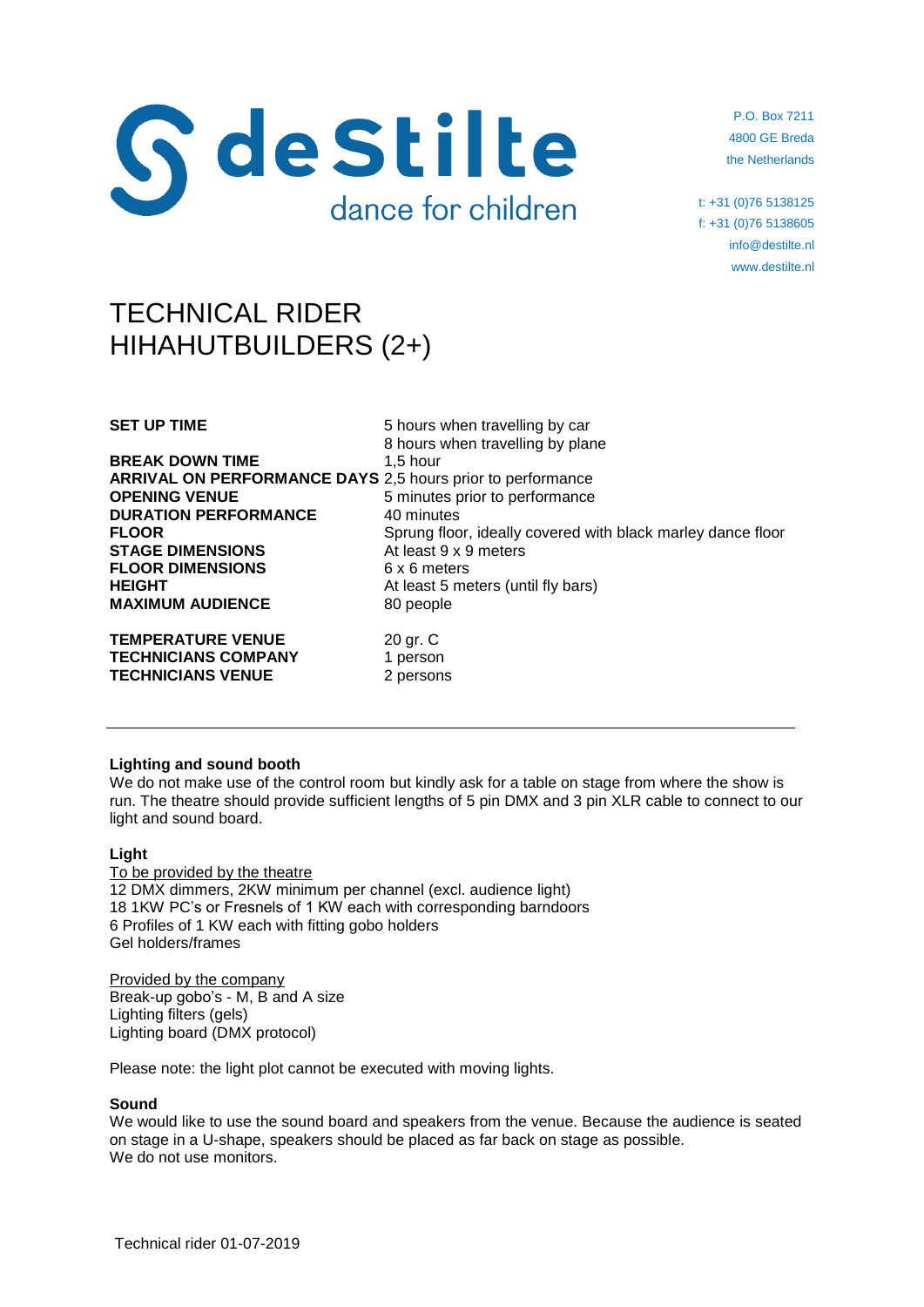# **Stage**

The stage must have a (wooden) sprung floor with good resilience covered with a black marley dance floor, without any unevenness. On top of this, we place our own blue dance floor of 6 x 6 meters. We will use masking from the venue to create a black-box setting.

We would like to have the floor cleaned approximately 30 minutes before performance with hot water, no soap.

## **Scenery**

Our scenery consists of a blue dance floor of  $6 \times 6$  meters with a white wall to the back that is 6 meters wide and 2,3 meters high. The audience is seated on three sides of the floor. Should there not be enough space to create such a seating arrangement please inform us promptly.

When travelling by car, we bring our own benches and pillows to seat the audience. When travelling by plane, we kindly ask the organization to provide 6 benches with a length of 3 meters and 40 red pillows of approximately 50 x 50 cm.



## **Rigging**

In the grid we use 3 hoists that we bring ourselves. One to hoist a butterfly, one to hoist a kite and one to hoist a piece of scenery, created out of aluminum pipes, spanning a width of 3 meters. The positions of the hoists can be found on our light plot. We also bring a drop down mechanism which we fill up with popcorn, and a small water drop device. Both of these devices are hung in the grid. Please inform us if your flight bars / pipes exceed 50 mm in diameter.

When travelling by plane, we ask the venue to provide 3 pipes of 2 meter length + 6 corresponding clamps.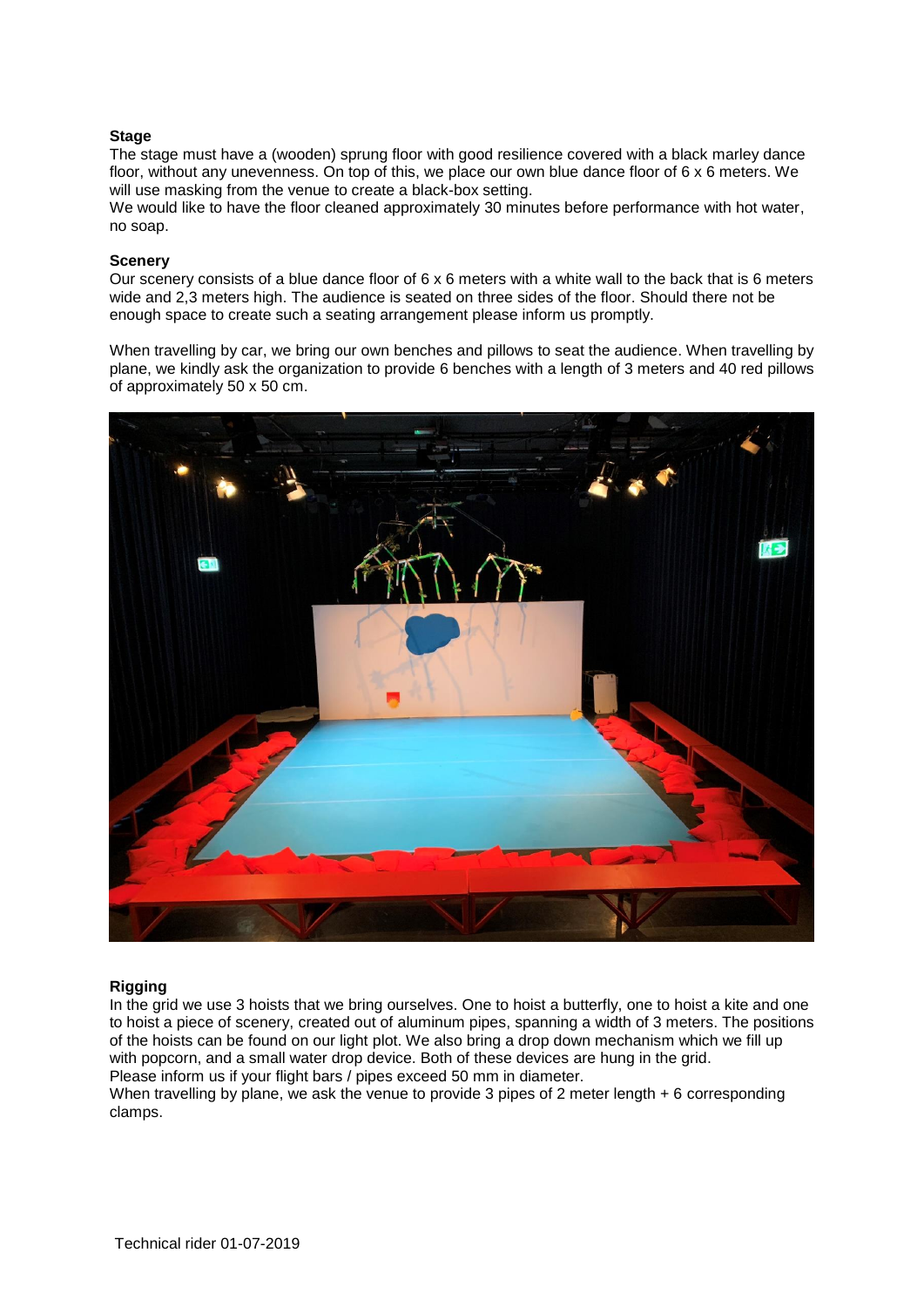## **Transportation set when travelling by car**

The entire set can be transported by car. We drive a Volkswagen Crafter, measuring 7,70 meters (length) x 2,30 meters (wide) x 3,20 meters (height). We ask the theatre to arrange a suitable parking near the theatre for the entire duration of the tour.



## **Transportation set when travelling by plane**

Part of the set is shipped as cargo. Additionally, we bring 4 suitcases with us in the plane as a second piece of check-in luggage. The suitcases measure 47 x 68 x 35 cm and weigh 28 kg each.

#### **Dressing room**

We require 1 dressing room to accommodate 2 dancers. The room must be clean, well lit and heated. Each room must be equipped with tables, adequate lighting for make-up, chairs, mirrors, toilets, sinks and showers as well as a costume rack and hangers.

#### **The company**

The company consists of 2 dancers, one technician and a tour manager.

#### **Performance registration**

[https://youtu.be/\\_AdGjHY5ODs](https://youtu.be/_AdGjHY5ODs)

### **Entrance audience**

The performance starts in the foyer where 1 of the dancers will do an introductory talk and invites the audience inside. Doors can therefore not be opened sooner than performance start.

#### **Contact**

When in doubt or when you have any questions about this rider, please ask for Yannick de Regt.

P: +31 76 5138125 E: [techniek@destilte.nl](mailto:techniek@destilte.nl)